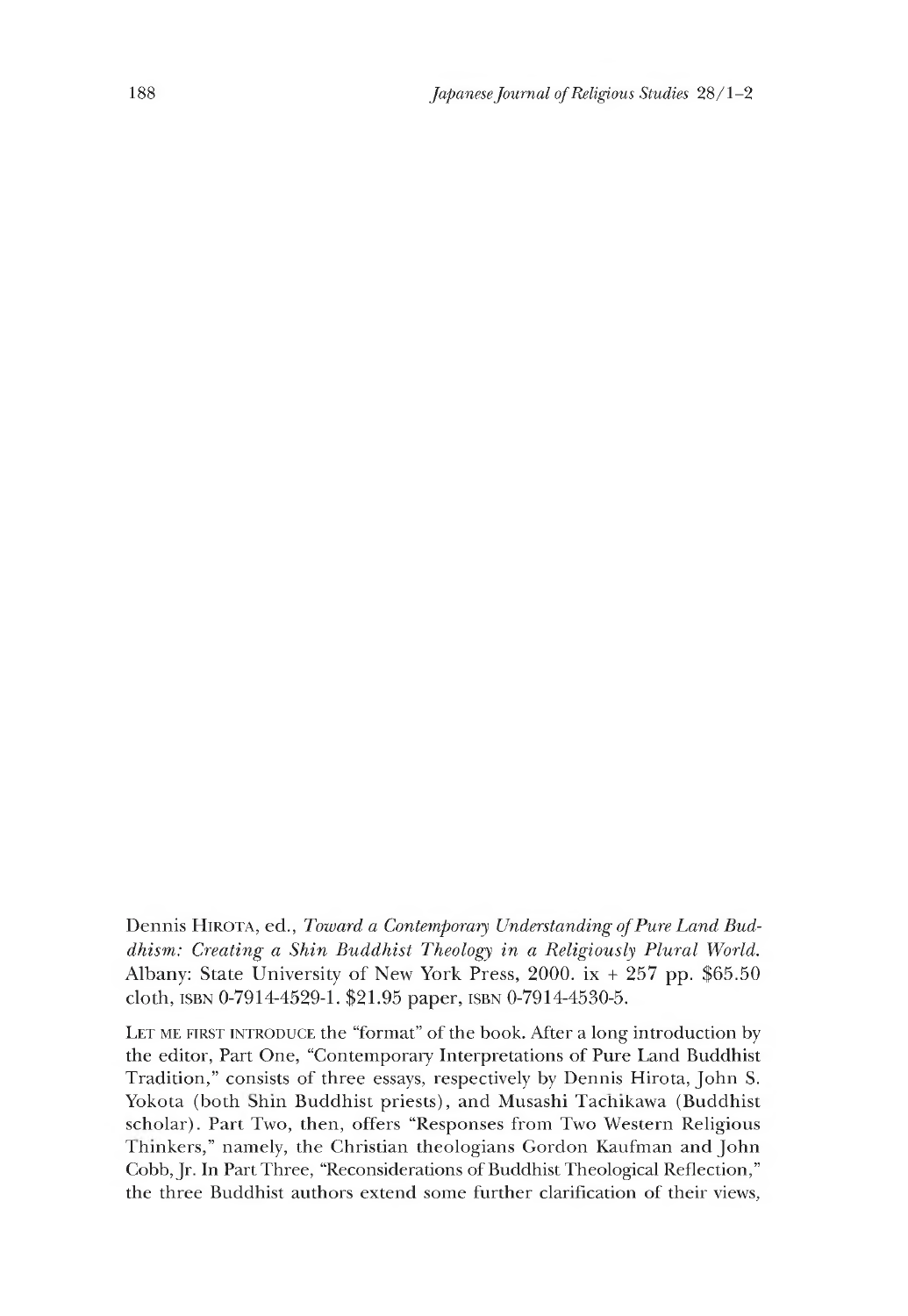partly in response to the questions and criticisms of the Christian authors. The book is then rounded off by an Afterword written by the editor.

"In the view of all three [Buddhist] authors, the Pure Land Buddhist tradition, in spite of the richness and relevance it possessed in the past, lies dormant" (247). Against this background (shared by Christianity), they "attempt to suggest... directions in which the tradition might be reoriented and transformed so that the life it has harbored becomes manifest in the present" (26), or to bring "Pure Land symbols into a frame of reference with sufficient resonances in the present" (244). As attested to in the subtitle, "Creating a Shin Buddhist Theology," the authors are conscious that, hereby, they are attempting "to develop a new branch of Buddhist study" (3)— the newness of which lies in that, "while standing within Buddhist tradition, [it] seeks the development of the tradition through efforts to respond to contemporary concerns and to critically utilize contemporary thought"  $(4)$ .<sup>1</sup>

Granted that this is the common aim of the Buddhist authors, it is hard to imagine a greater divergence in approach and methodology than the one that de facto exists among these attempts at revision of the tradition. Tachikawa, a renowned Buddhist scholar, maintains a high level of theory from where he can oversee all the different branches of the Buddhist tree and, supposedly, allot a legitimate place to the apparently deviant branch that is Pure Land Buddhism. Unfortunately, he does not spell out the applicability of his scheme to Pure Land Buddhism. It is, then, hard to see how this presentation would make Pure Land Buddhism more acceptable to modern people, except maybe Buddhist scholars. Indeed, there is no clear indication that he would "seek to move beyond... the stance characteristic of traditional Pure Land Buddhism" (Kaufman's judgment, 132). And it is also true that "his criticism tends to be more objectifying, more that of one who studies the Buddhist tradition as a scholar than of one who undertakes the revision as a participant" (thus, not so theological) (Cobb's judgment, 148).

Yokota's paper is by far the boldest attempt at reinterpretation of the Shin tradition. He believes that this "modernization" cannot stop at a mere hermeneutic reinterpretation of the doctrine, but calls for an "imaginative reconstruction" of the tradition. "He thinks certain traditional emphases must... be regarded today as no longer useful or appropriate for orienting human life in the world, and therefore should be changed" (Kaufman, 144). For this "reinterpretation" he also avails himself most clearly of non-traditional sources, *in casu,* some basic ideas of Christian process theology. Inspired by the Whiteheadian idea of a consequent nature of God, which allows for an influence of what happens in the world on God, he rethinks Amida's compassion, from a passionless and detached one toward "the Passion of Amida." Challenged by the importance of the historicity of Christ in Christianity, he anchors "the myth of Amida" in history by interpreting Sakyamuni as "the actualization of Amida in history." He attempts to make the idea of birth in

<sup>1</sup> It is probably not accidental that in the same year 2000 a book appeared entitled *Buddhist* Theology (JACKSON and MAKRANSKY 2000), wherein the pros and cons of that neologism are probed from all sides.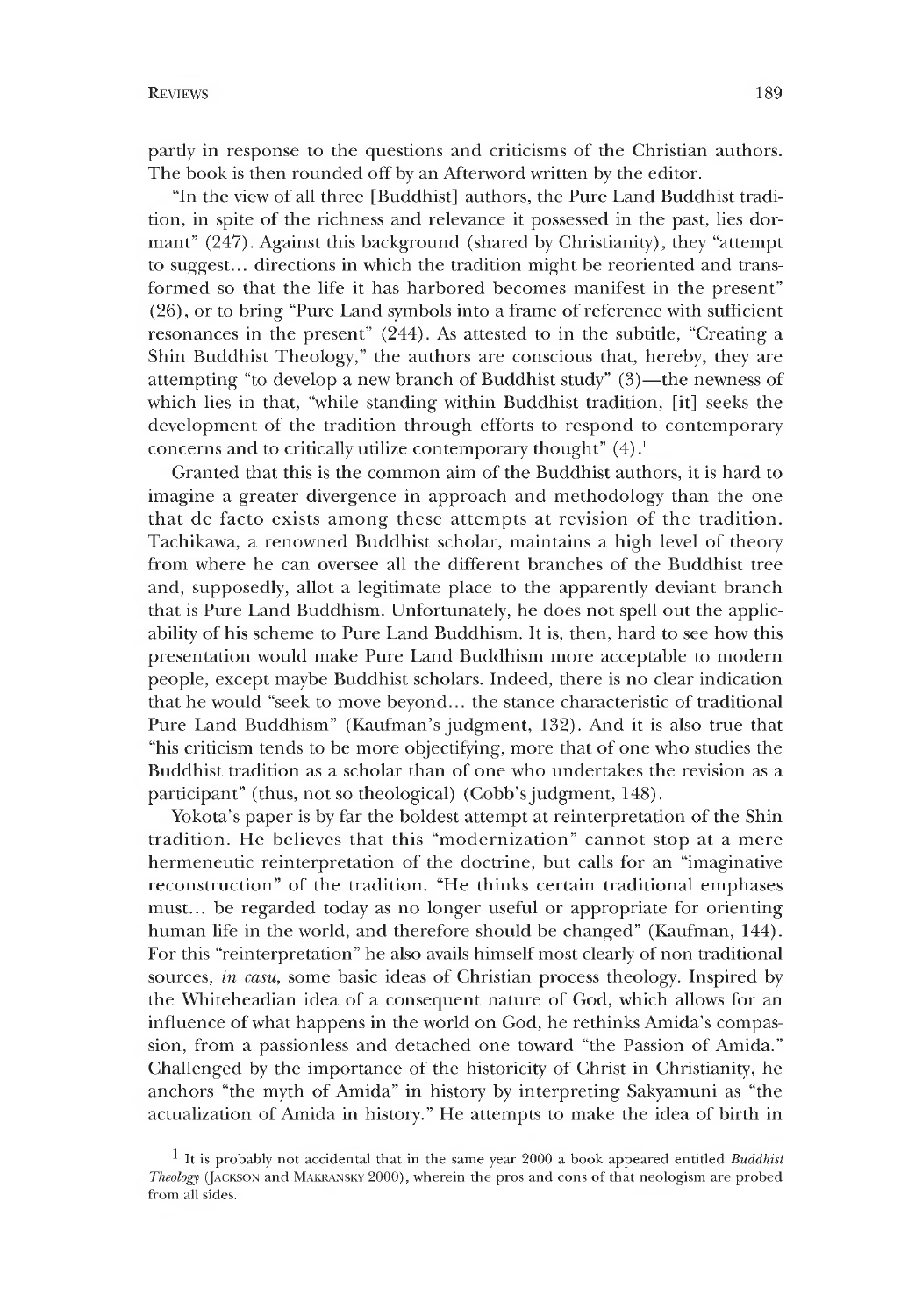the Pure Land (with its implication of a personal immortality) believable by adopting the Whiteheadian idea of objective immortality. Hirota, however, throws doubts on these procedures by stating that Yokota "may be sacrificing significant elements of continuity with tradition merely to open a window onto another 'circle of faith'" (176).

Hirota's proposal is the most elaborate of the three by a long stretch (he uses 108 of the 247 text pages of the book). In his reinterpretation of the Shin tradition he too uses non-traditional sources: namely, the distinction between teleological transcendence and interpersonal transcendence, which he found in the writings of a Christian theologian and applies it in a masterly fashion. However, he finds the real key for his modernizing and demythologizing effort in the Buddhist tradition itself: namely, in the Mahayana logic of non-duality. Rather than looking for a more coherent and appealing presentation of Shin doctrine, he focuses on the praxis of Shin Buddhism as a *sui generis* existential path to enlightenment or awakening to non-duality. Thus, he defines Shin Buddhism as "a Buddhist transformation path for lay people... arisen on the basis of fundamental Mahāyāna insights" (3).

Stating that Shinran (and the tradition) did not sufficiently explain what *shinjin* means subjectively, how it manifests itself in daily life, and how it relates to society, he sets out to fill that lacuna and, by doing so, to present Shin Buddhism as something that will appeal to "modern man." He distinguishes two stages in the practical engagement with Shin concepts and symbols, and describes the life of a Shin believer as a process wherein he/she passes, by the power of the *nenbutsu*, from an "initial engagement" to a "fulfilled engagement." In the initial phase the objects of faith are seen from the standpoint of the ego-centered self, reified and "framed in terms of will," and the view is characterized by deep dichotomies between this world and Pure Land, Buddha and self, self-power and other-power. Fulfilled engagement (which Hirota identifies with the attainment of true *shinjin)* implies a selfless view of true reality, wherein the teleological and interpersonal conceptions of the transcendent have been overcome (without, however, being totally rejected). The practicer has come to a "coherent understanding of reality as itself wisdom-compassion" (54). "In this perspective, Amida and the Pure Land are grasped not as means toward transcendence— as agent or object of will— as in the initial phase, but as images of the way in which wisdomcompassion has moved towards one, comes to grasp one, and becomes authentic aspiration for enlightenment in one" (60).

In this short summary, I have certainly not been able to do justice to the very rich content of Hirota's considerations, but precisely my admiration for his presentation of Shin Buddhism prompts me to ask a few questions:

1 .In this book, Hirota has admirably conjoined his two major concerns. In his own words, he aimed at "a formulation of the Pure Land tradition that is at once true to its paramount aspirations as a Mahayana Buddhist path [a concern that is amply documented in his book, *Shinran: An Introduction to his Thought,* 1989] and disclosive of its significance for our contemporary situation" (164). As to the first concern,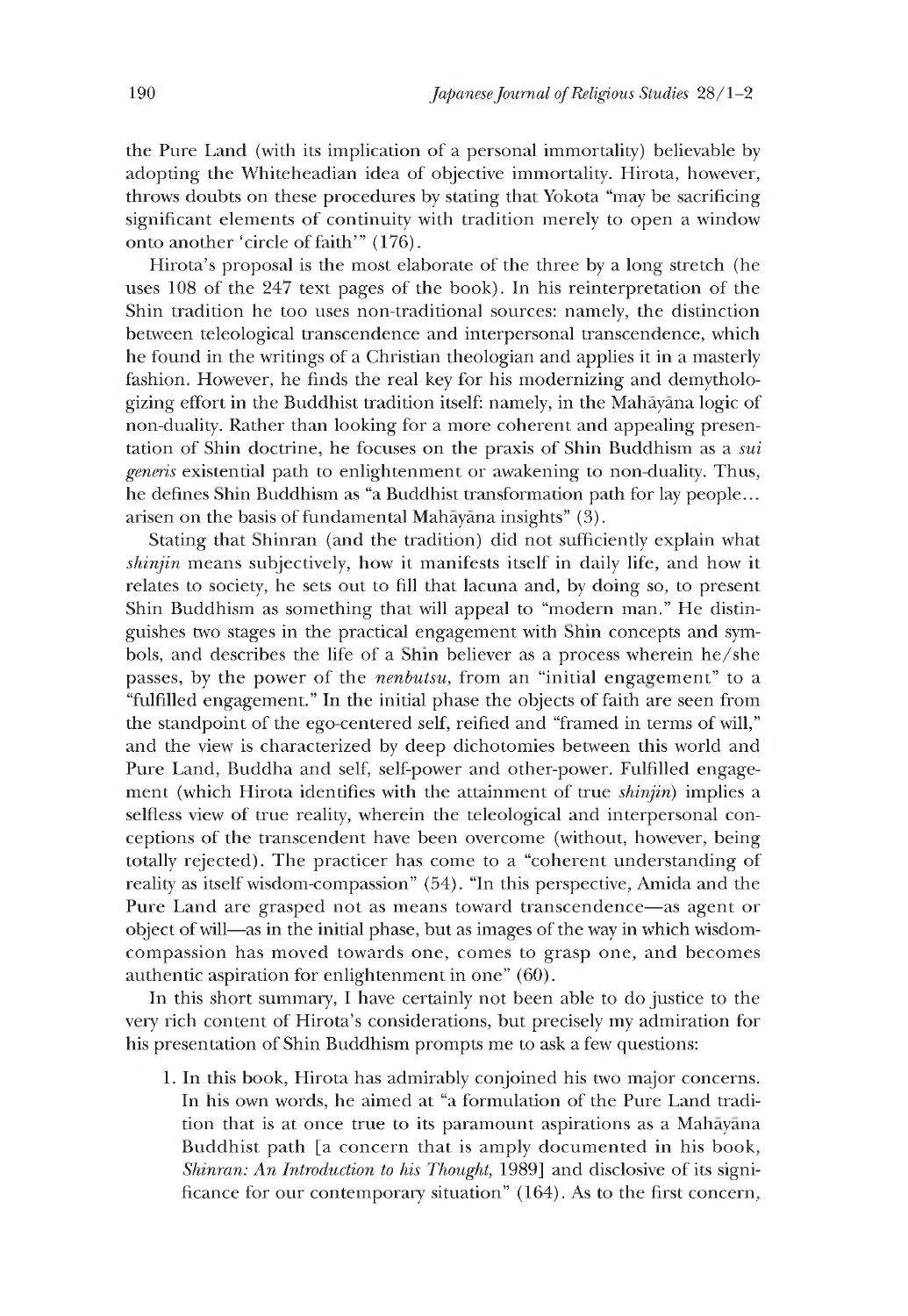his explanations are certainly convincing and, I think, true to Shinran's intentions, but he does not make clear why exactly he considers his presentation to be more appealing to his contemporaries than the more traditional ones.

- 2. I cannot but wonder as to how far Shin scholars can go along with his characterization of Shin Buddhism as a "transformative path." Is not a "path," after all, a methodical process toward a goal by sustained effort, and does this not smell of self-power? It is true that he presents the transformation as happening "of itself" *(jinen)* by the power of the *nenbutsu.* But this sounds believable only if by *"nenbutsu"* is meant something like "perpetual recitation" or *"nenbutsu zanmai."* But, can it be maintained that true *shinjin* requires a transformation of consciousness, while it is said that Amida accepts (never to reject) people as they are, with their passions (and ego-centered views) in place?
- 3. And is it not problematic to present the result of the transformation as so pure an engagement with Other-Power that only religious virtuosi can ever dream of attaining it? Is not this truly "elitist?" I think I recognize that tendency in Shinran himself, but this does not do away with my problem.
- 4. According to Hirota, the transformation from ego-centered self-power to ego-less Other-Power appears to happen in the initial phase and is perfected at the moment of attainment of true *shinjin.* As a gift from Amida, *shinjin* is, of course, perfect from the beginning, but from the side of the believer is it not easier to believe, as Soga Ryojin seems to suggest, that the transformation goes on within the life of *shinjin}*

The two contributions by Christian theologians are also rather different in nature. Gordon Kaufman, who had asked the hard questions (found on pages 23-25 of the Introduction) on a previous occasion, really concentrates on the three Buddhist papers, providing a thorough analysis of their positions, methodologies, and mutual differences. But his interest thereby does not seem to be directly focused on the eventual gain in acceptability of Shin doctrine, but more broadly on the adaptability of religious doctrine in general, and especially on the Christian way of thinking. John COBB, on the other hand, does not especially delve into the contents of the papers presented here, but rather "uses the occasion" to present his own list of questions, several of which appeared first in his book, *Beyond Dialogue* (1982). But, in asking these pertinent and probing questions, he shows a keen interest in Shin Buddhism as such, together with a concern for problems shared by Christianity and Shin Buddhism.

As for the Bibliography, I regret that it restricts itself to "Related Works by the Contributors," since it would have been interesting to see which writings (if any) are considered by the editor to be worthy attempts at a theological reconstruction of Pure Land doctrine and at Pure Land-Christian dialogue.

Overall, this is a pioneering and challenging book, which—like all interesting writings— evokes more questions than it solves. Highly recommended to all scholars interested in Shin Buddhism and in Shin Buddhist-Christian dialogue.